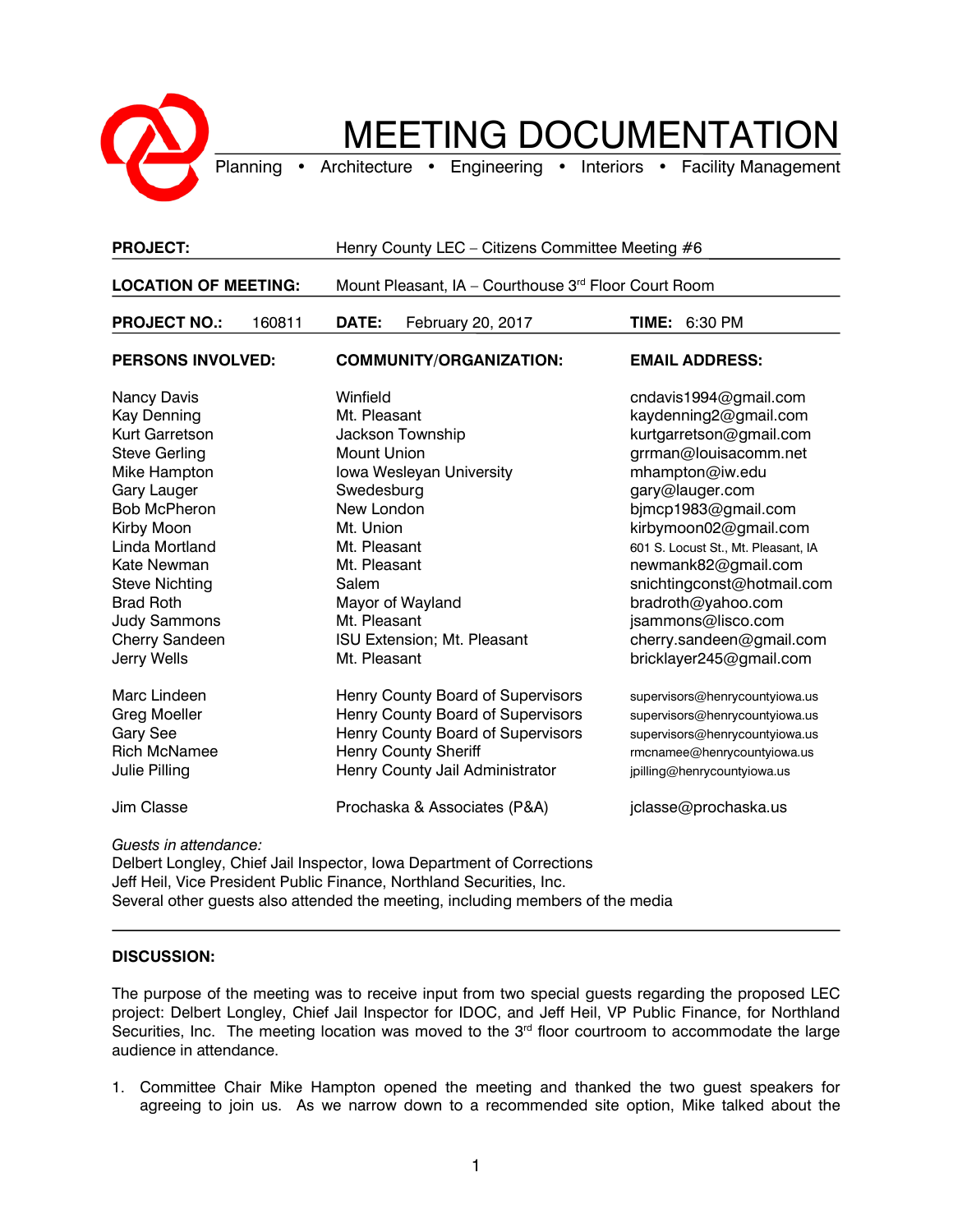importance of being mindful of the City's 10 year Comprehensive Plan. It was noted that this Plan provides for some flexibility and is not set in stone. Mike mentioned another site for possible consideration, following a recent meeting in which the State may turn over land to the City of Mt. Pleasant. The State-owned property is part of the existing prison/mental health site and is believed to be between 20 to 80 acres. Details regarding the possible acquisition are still unclear. Other sites have also been discussed with some potential but not formally pursued. It was noted that a City administrator had recommended that a single site be submitted for a Special Use Permit (or other variances as needed) rather than asking the City to consider multiple options.

- 2. Sheriff Rich McNamee commented about last week's tour of the Washington County Jail. About 12 Committee members attended the tour. The facility provided an example of a central control station with views of surrounding day rooms and housing cells. Scheduling a public tour of the Henry County facility would also help to communicate the needs of the facility to the community.
- 3. Jim Classe of Prochaska & Associates talked about the possibility of the Citizens Committee hosting a public forum (or more) to show citizens the options under consideration. This idea promotes transparency, making the planning process visible to all. It also provides the public with an opportunity to voice feedback regarding the options prior to any recommendation being made to the Board. The site options can be illustrated on presentation boards, each with a title to identify them and a list of Pros and Cons to be considered. The boards can be displayed on easels in an open space, allowing the attendees to move about and ask questions of the Committee members. A comment sheet can be made available so that people can write down their thoughts, and these sheets can then be reviewed by the Citizens Committee. This forum concept will be discussed later in tonight's meeting.
- 4. Delbert Longley was introduced as a speaker. He is currently the Chief Jail Inspector for Iowa and provided much insight to the group on the process the State follows. Delbert started as a reserve officer and was also a sheriff in Lucas County for 10 years. He has been with the Iowa Department of Corrections for 10 years. He commented that the existing Henry County LEC is extremely outdated. He indicated that the facility is as clean as any jail in the State, but this does not make up for its deficiencies. Priorities should include #1 public safety, #2 staff safety, and #3 inmate safety. Classification of inmates is a requirement for all Iowa jails and can include up to 25 categories. Some smaller facilities may have about 8 to 10 classifications. The Henry County jail is limited to essentially two classifications: male and female inmates.
- 5. A question was asked regarding how long the jail can continue without making improvements. Delbert commented that a crystal ball would be needed to know this, but lawsuits can occur when changes don't happen. The Henry County jail inspection reports are not inflated but are based on observed deficiencies. The sheriff's office must file monthly reports to the IDOC. Tonight's inmate census is at 31 (the jail currently has 8 beds). Henry County pays for their overflow inmates to be transported and housed in other area jails.
- 6. A question was asked regarding the best ways to inform the public of these safety issues. Delbert suggested tours of the existing facility can be very informative. Inmates can be transported to other facilities so the public can get a good look at the jail. He also liked Sheriff McNamee's suggestion of creating a virtual tour of the jail, using a video camera to walk the facility and then posting the tour online.
- 7. What are some of the safety issues of the current building? Delbert commented that the booking area is upstairs, but the cells are in the basement. A drunk or violent arrestee must be taken down the stairs, which can be dangerous. Inmates must leave the secure area of the building to use the outdoor exercise area. Visitation is also outside the secure area. Delbert reminded the group that escapes can happen, and these issues need to be addressed.
- 8. Have you closed other jails? Yes, Delbert indicated this does happen. Taylor County was closed before they passed a bond to build a new jail. Washington County was closed for 3 years before building their current facility. The State tries not to enforce the closing of facilities but will do this if progress is not made in the right direction. There is no appeal process to avoid closure of a jail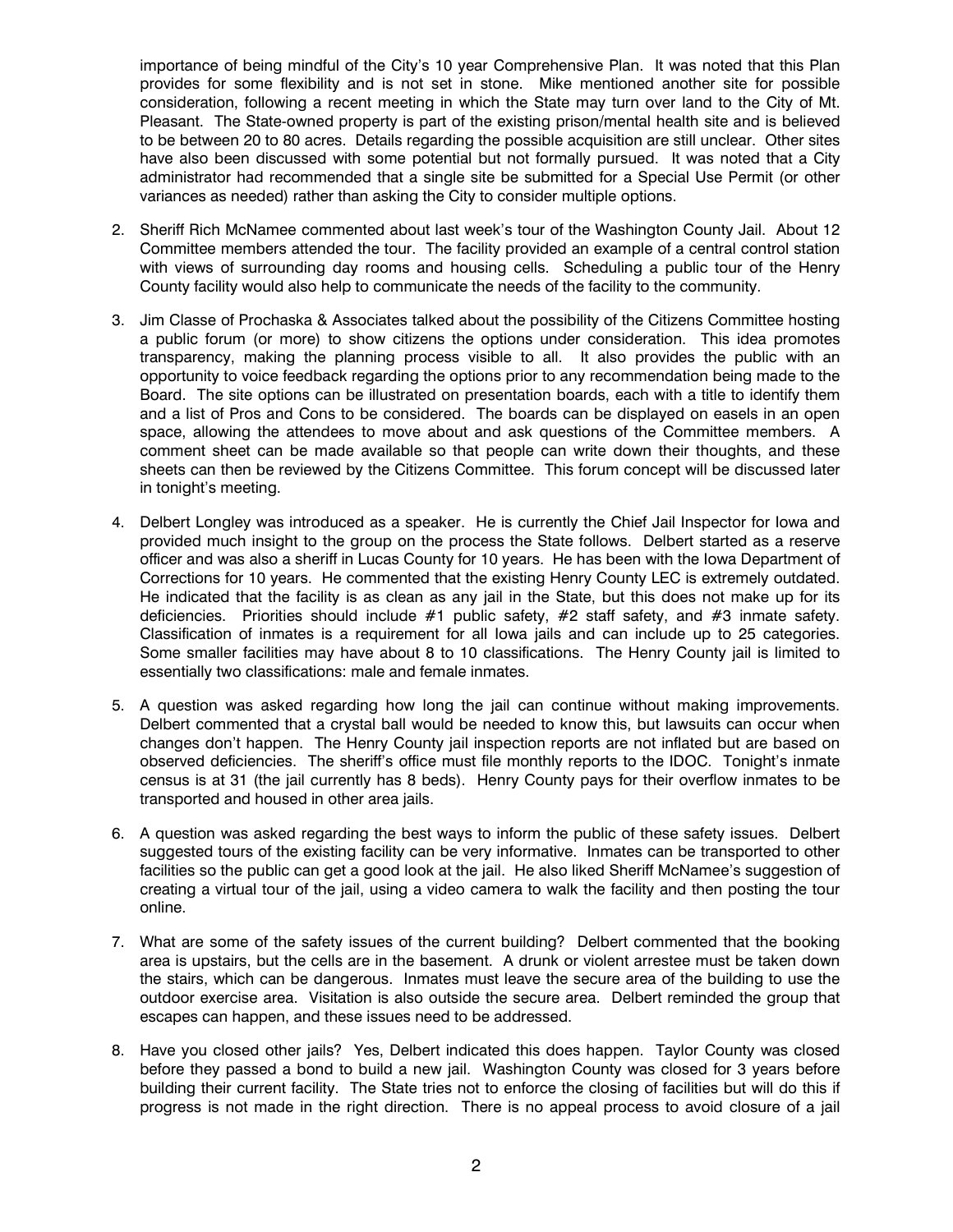facility. The biggest issue is the need for adequate inmate classification, such as male/female, juveniles, sexual violators, etc.

- 9. The difference between a jail and a holding facility is the length of detainment. A holding facility only allows 24 hours to see a judge and transport an inmate. A jail can house an inmate for one year, and this period can stretch in some cases. The existing Henry County jail does not even qualify as a holding facility.
- 10. Delbert was thanked for his informative presentation. A second speaker was then introduced: Jeff Heil, Vice President Public Finance for Northland Securities. Jeff was once a farmer and later became an auditor. With Northland, he works to loan money to counties and has seen the powerful effect of sharing facts with the public in bond elections.
- 11. Jeff provided a handout illustrating the tax impact of a bond for the proposed Henry County project. Since Options 1A, 1B and 2 are all similar in cost (each approximately around \$9,000,000), this amount was used in the calculations to determine the levy rate. A term of 20 years was used, which is the maximum term limit. A tax rate per \$1,000 is assumed at 0.7800, meaning a levy rate of \$0.78 as a cost per \$1,000. Rollback assumptions are as follows: residential – 56.9391%; commercial/industrial – 90.0%; and agricultural – 47.4996%.
- 12. Based on these assumptions, a residential property valued at \$100,000 would see an annual cost of \$44. A commercial or industrial property valued at \$100,000 would experience an annual cost of \$70. An agricultural property of 40 acres would see an annual cost of \$23.59 (\$0.59/acre).
- 13. Jeff's handout provided a list of assessed values for residential, commercial/industrial, and agricultural categories, the taxable value of each, and the annual cost for the budgeted project. Obviously these numbers must be adjusted once the selected option and associated budget are established.
- 14. Jeff noted the current rate is at 3.2% on a 20 year bond, which is up from 2.2% before the presidential election. The annual payment for the County on a \$9,000,000 bond would be \$645,000. Jeff mentioned that the cost of jails is up considerably in the last 5 years.
- 15. Jeff commented about the campaign process to approach a bond election. Some jail campaigns will promote a "Vote Yes" message. Regulations require that these campaigns use their own committee and use their own funding. Other campaigns which focus only on facts (not intended to promote a message for or against a project) may use county funds to distribute this information. Jeff estimated that 70% of the campaigns he has worked with have used a fact-based campaign.
- 16. To pass a bond, a minimum of 60% of voters must vote in favor of the project. The county has 3 years from the bond issue to spend the funds. Alternates can be used to scale back a project if bids are too high. For a \$9,000,000 bond over 20 years with the interest cost, the total would amount to approximately \$12,286,000.
- 17. The Committee thanked Jeff Heil for his informative presentation. The topic then returned to planning the public forums.
- 18. The Committee members agreed that having five public forums would be ideal. The locations would be in the County's polling communities. P&A will prepare display boards illustrating the options considered to this point and will ship them to Rich. To inform the public of these forums, Committee members will prepare a flyer which identifies the date, time, and location of the five forums. Selected dates are as follows (editor's note: the following dates have been updated to match a later press release): Tuesday, March 7th at the New London Ramsey Hall; Wednesday, March 8th at the Salem City Hall; Thursday, March 9th at the Winfield VFW; Monday, March 13th at Wayland-Waco School Lunch Room; and Thursday, March 16th at the Mt. Pleasant Courthouse Rotunda. All sessions will be scheduled from 6:30 PM to 8:00 PM. A comment sheet should be available at each forum to allow members of the public to write their feedback for the Citizen's Committee.